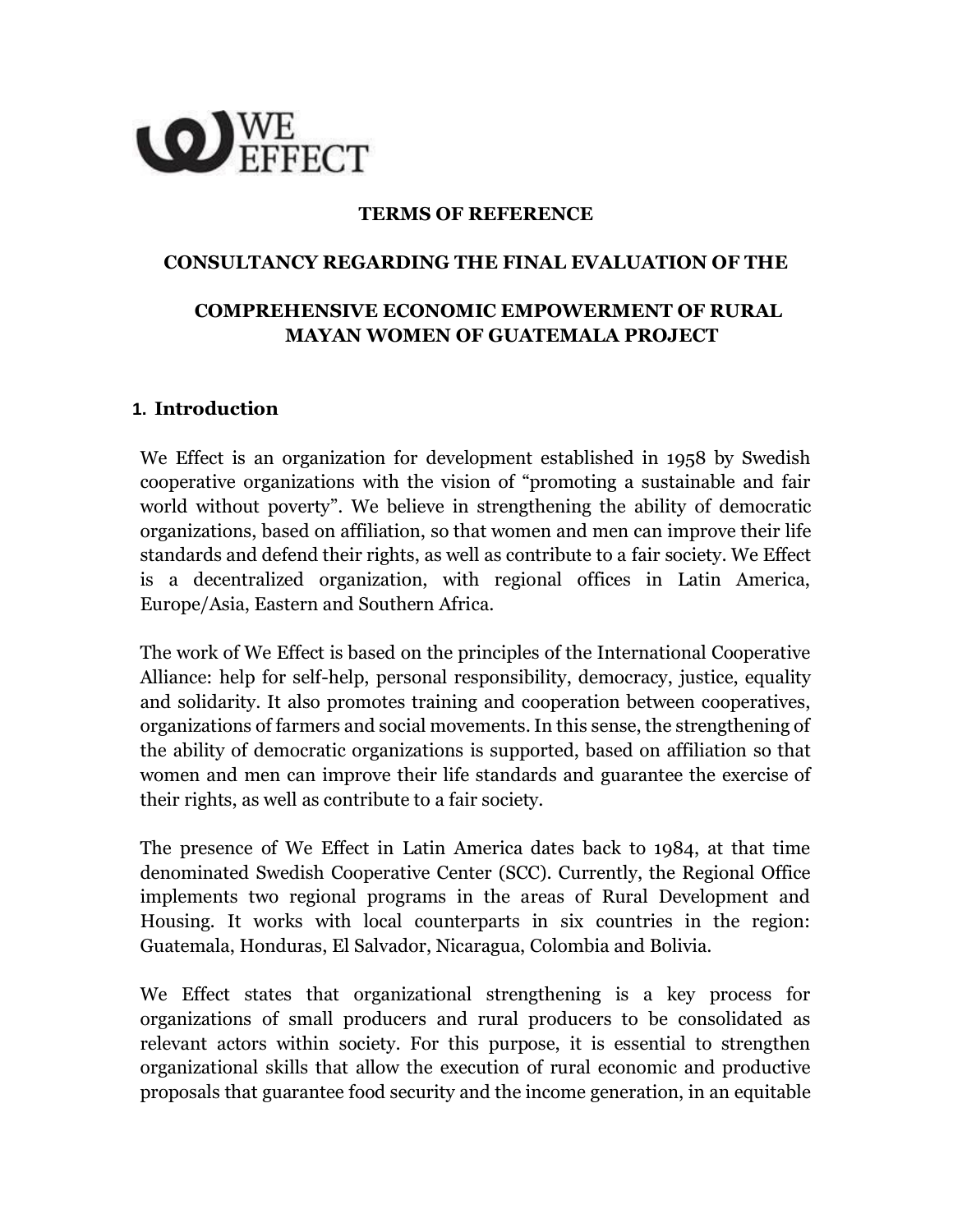and sustainable manner, of the associated families, from a social and solidary economy perspective.

# **2. Objective of the Evaluation.**

This final evaluation process is carried out within the framework of the Comprehensive Economic Empowerment of Rural Mayan Women in Guatemala project, PODEEIR, financed by the Swedish Development Cooperation Agency - SIDA, through the Embassy of Sweden in Guatemala, with a duration of 3 years and an extension for 1 year for a closing stage.

The project has as a development objective to "Help the State and other actors assume their responsibility in the reduction of poverty and violence for the rightsholders, especially Mayan women", and it focuses on two specific objectives: 1) To increase comprehensive economic empowerment from a perspective of the human rights of rural Mayan women; and 2) To increase the abilities of local organizations to influence and negotiate with the State, the Private Sector, and the rural and indigenous movement on behalf of rural Mayan women who are rights-holders, by means of the following results:

- Rural Mayan women with sustainable economies
- Women and girls from 145 rural Mayan communities perceive a sociocultural environment that is more inclusive and less tolerant regarding violence.
- Rural Mayan women reduce the time dedicated to reproductive labor.
- Sustainable local organizations with the capacity to meet the needs of economic empowerment, violence prevention and social inclusion of rural Mayan women.

The project as such, was proposed to be carried out with 5,128 women from seven partner organizations: two (2) from the northern region, three (3) from the central region, and two (2) from the western high plateau. It was expected for these women and organizations who work in 145 communities, related to an economic business, to be able to improve their income and living standards from a perspective of social and solidary economy.

PODEEIR represents an interesting experience for We Effect, supporting several organizations, composed of Mayan, mixed and cooperative women. Regarding work issues, on behalf of We Effect, productive businesses, work with men and young people, the methodology of home visits and circles of study, the nursery fund,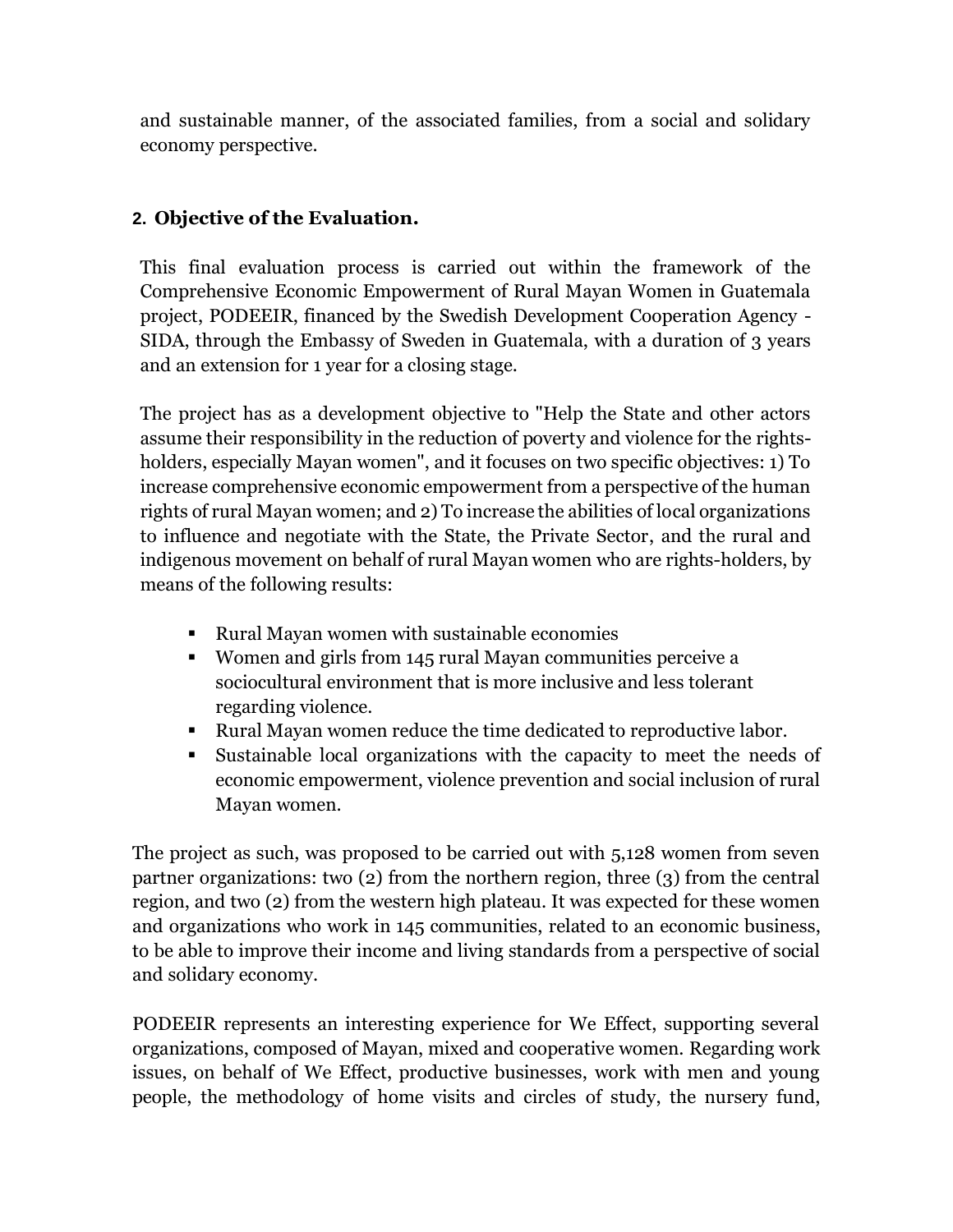campaigns against violence against women, the thematic of economy of care and the perspective of sustainable training systems were promoted. Finally, the project established work issues according to the strategic lines of We Effect, as well as of the cooperation policies of the Embassy of Sweden: access to decent employment and self-employment, financial inclusion.

# **3. Objetives of the Evaluation**

### **a. General Objective**

To evaluate the implementation process of the project "Comprehensive Economic Empowerment of Rural Mayan Women of Guatemala" and its extent of fulfillment regarding the achievement of the objectives and projected results, that allow to systematize the lessons learned at the end of the project.

# b. **Specific Objetives**

- To prepare a substantiated analysis and an independent assessment about the relevance, projection, performance and effectiveness of the project "Comprehensive Economic Empowerment of Rural Mayan Women of Guatemala".
- To provide conceptual, strategic, programmatic, methodological, budgetary and operational recommendations to We Effect, before a methodological proposal for the development of business for women.
- To provide useful feedback and recommendations to We Effect in the project implementation framework.
- To determine to what extent has We Effect achieved the objectives and results set out in the original planning, and to identify the main achievements/skills, challenges and weaknesses.
- To carry out the cost-benefit assessment, results achieved based on the cost of the project.
- To determine if the execution of the project was based on RBM results.
- To measure the direct and indirect effects of the results and indicators on the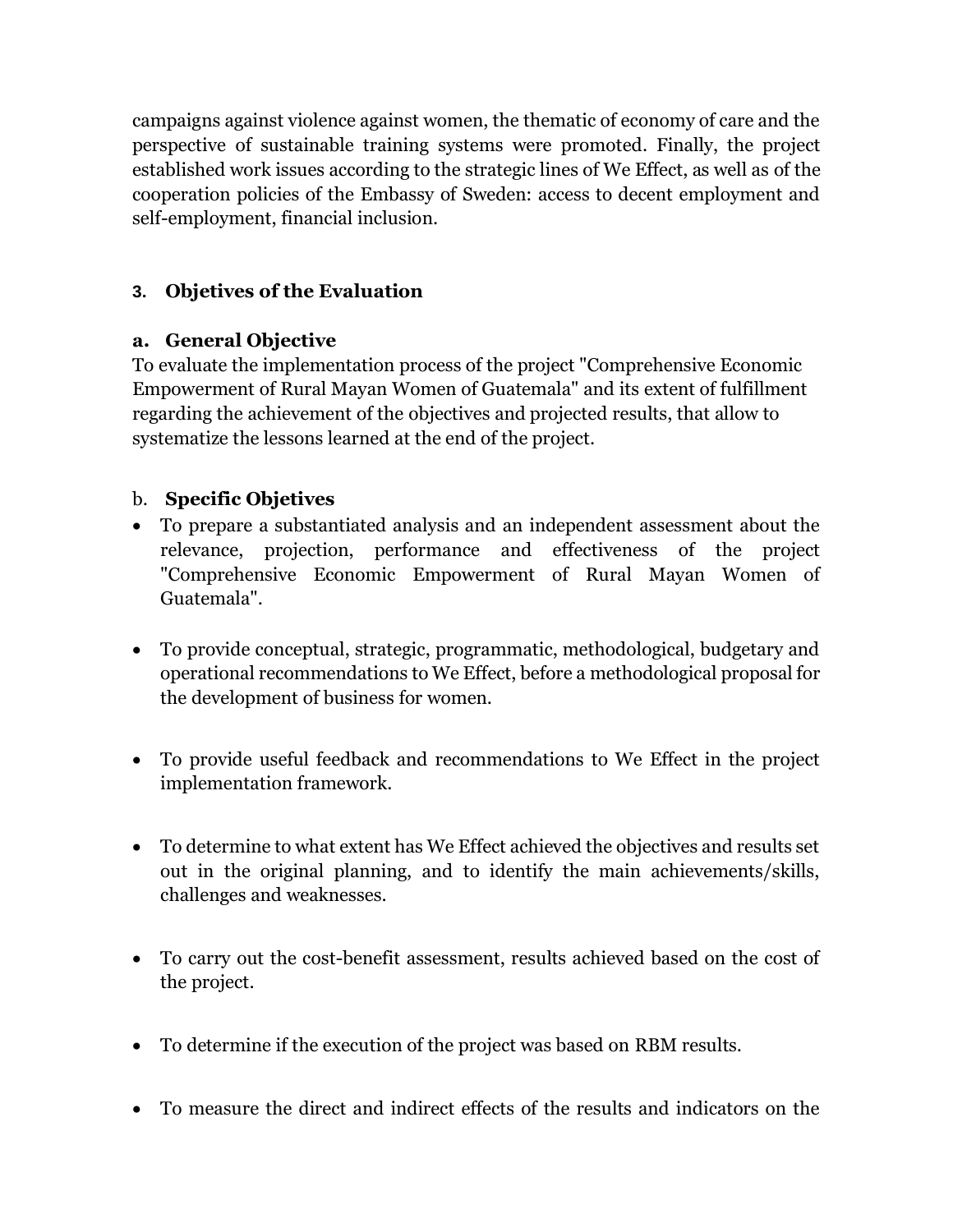lives of women and their impact on the communities and territories in which the project was developed.

- To facilitate a process of critical analysis with organizations in order to identify lessons, learnings, innovative experiences (good practices) and life stories obtained, which contribute to the comprehensive economic empowerment of rural Mayan women.
- To analyze the method of execution and coordination adopted for the project in aspects such as: connection between the technical and the administrative matters, between the teams of the organizations and the team of We Effect, as well as the connection with other relevant actors for the project.
- To analyze the ability developed by We Effect to implement projects that operate with new financial and accounting regulations and execution methods, as well as for the analysis and management of risks that are inherent to the project and local organizations.
- To identify the main strengths and weaknesses regarding the financial management and control of the partner, and how they may have affected efficiency and effectiveness. This includes audit, purchase and anti-corruption processes.

### **4. Evaluation criteria.**

To define the evaluation, specific criteria, some starting questions, evaluation criteria and guiding elements are provided as a basis, which can be expanded by the consulting team:

#### **Starting questions**

Besides measuring the general scope of results and objectives of the project (through its indicators), the final evaluation of the PODEEIR project shall answer, among others, the following questions:

• To what extent did the planning presented by We Effect direct the execution of the Project?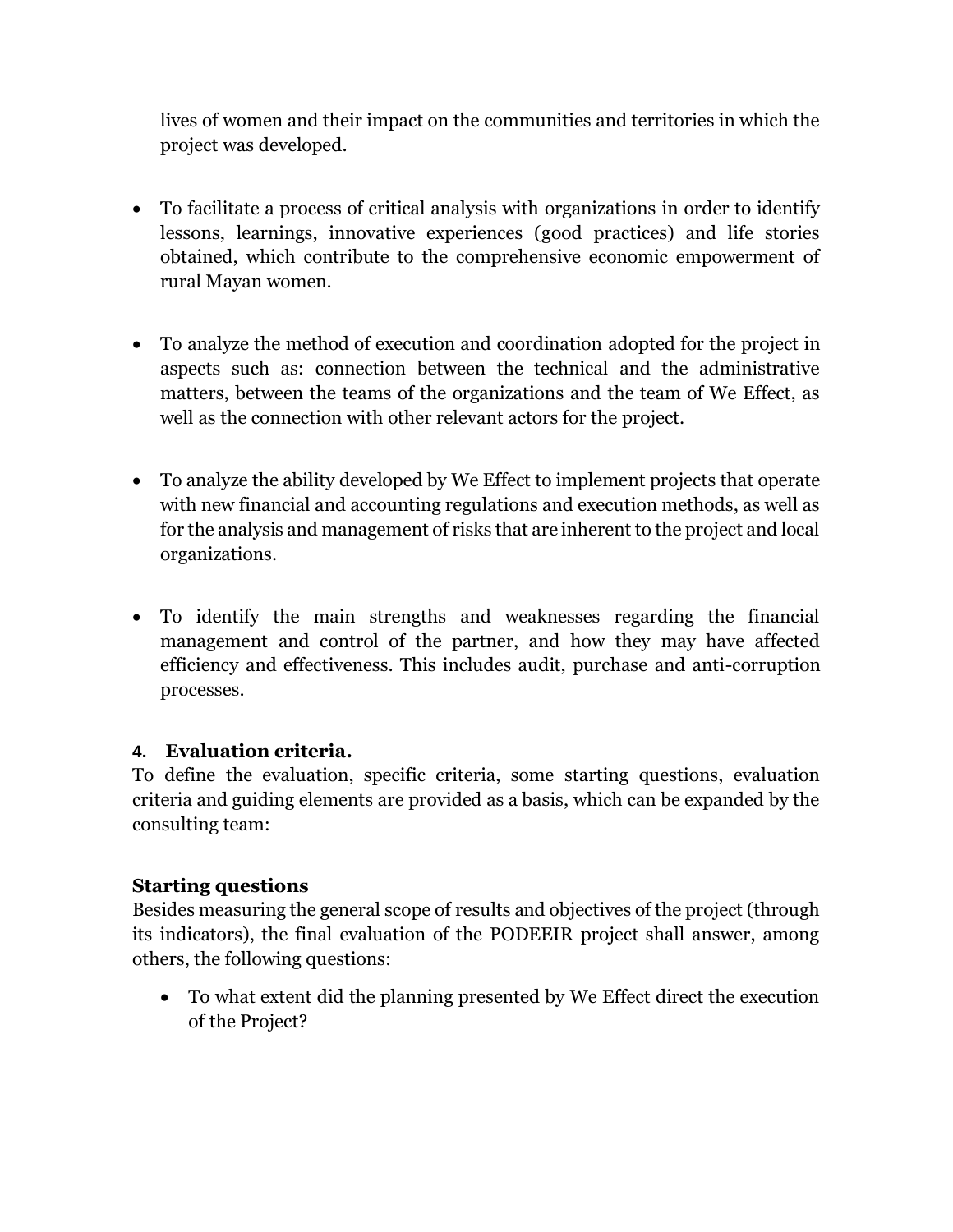- What have been the most important results (planned and unplanned) of the project up to today? In any case, explain the planned results, which are still pending to be concretized.
- What were the most significant changes in the direction of the project during the execution term? In any case, explain why were the changes made, and analyze how flexible the partners were in adapting to it.
- What activities, within the framework of the programmatic work of We Effect and with the financing on behalf of other donors, benefited the project?
- What have been the main achievements regarding skill building during the execution of the project?
- What are the main impacts of the project, especially regarding the target population and with respect to definition of economic business, poverty reduction and violence against women?
- What internal and external factors have favored or hindered the fulfillment of the objectives?
- To what extent are the activities proposed relevant in the problem to which an answer has been sought?
- To what extent was the gender and ethnic perspective incorporated -or notinto the work of the institution?
- What are the main lessons learned during the execution of the project?
- What are the main recommendations for the counterparts, to We Effect and to the Embassy of Sweden in Guatemala?

| <b>Evaluation</b><br>criteria | <b>Guiding elements</b>                                                                                                                                                                                         |
|-------------------------------|-----------------------------------------------------------------------------------------------------------------------------------------------------------------------------------------------------------------|
| Relevance                     | • How relevant and successful was the intervention regarding<br>the problems it aimed to address?<br>• Did the project respond to the reality and expectations of<br>rural Mayan women and their organizations? |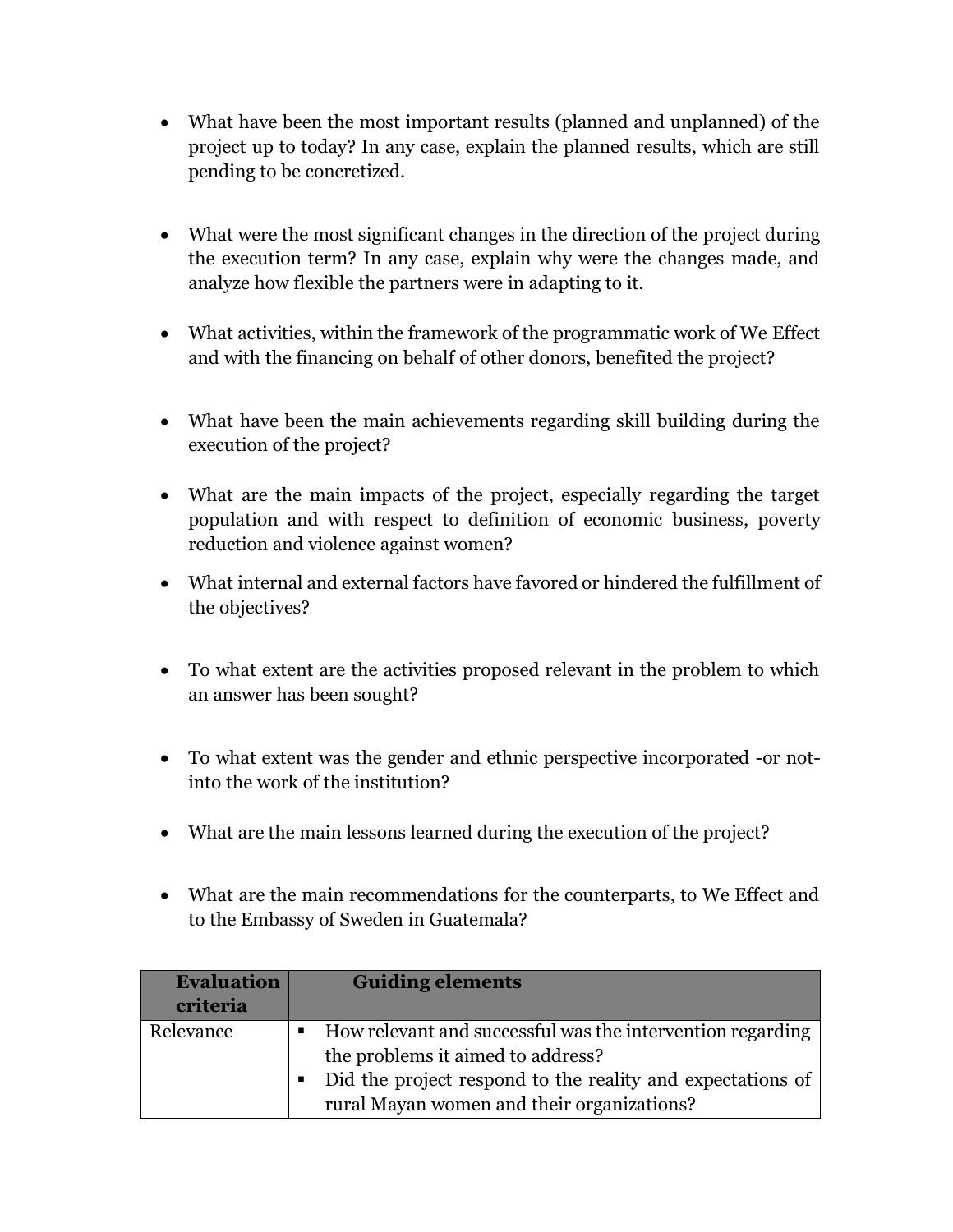|               | Is there coherence between the objectives, strategies and<br>٠      |
|---------------|---------------------------------------------------------------------|
|               | mechanisms<br>intervention<br>and the<br>needs<br>of<br>the         |
|               | comprehensive economic empowerment of women?                        |
|               | Are the participating organizations identified with the<br>п        |
|               | proposals of the project?                                           |
| Efficiency    | Were the resources and means for the execution of the<br>٠          |
|               | project well described and were they necessary to carry out         |
|               | the project?                                                        |
|               | Were the different resources of the project used correctly to       |
|               |                                                                     |
|               | make progress towards the comprehensive economic                    |
|               | empowerment of women?                                               |
|               | Did the thematic and territorial distribution of the team           |
|               | contribute to the achievement of the objectives of the              |
|               | project?                                                            |
|               | To what extent have the activities been carried out as<br>٠         |
|               | scheduled? Have there been any delays? Have the execution           |
|               | times of the activities been appropriate?                           |
|               | What obstacles (technical, administrative, financial) have<br>п     |
|               | appeared before, during and for the conclusion of the               |
|               | project?                                                            |
|               | Were the responsibilities of the members of the Local Social<br>п   |
|               | Organization clearly assigned for the execution of the              |
|               | activities?                                                         |
|               | To what extent has the project been adapted or is capable of        |
|               | being adapted to changeable external conditions (risks and          |
|               | assumptions) to ensure benefits to the participating                |
|               | groups?                                                             |
| Effectiveness | Did women and their organizations make progress in<br>٠             |
|               | comprehensive economic empowerment?                                 |
|               | Has the economy and life standard of rural women<br>п               |
|               | improved?                                                           |
|               | Did it contribute to the reduction of poverty and violence<br>٠     |
|               | for rights-holders, especially Mayan women?                         |
|               | Has the structure of objectives, results and activities of the<br>٠ |
|               | intervention been correctly defined?                                |
|               | Have the results and proposed activities been sufficient to<br>п    |
|               | achieve the objectives?                                             |
|               | What elements do they recommend to strengthen the<br>٠              |
|               | structure of the project and achieve the objectives set?            |
|               | Have the indicators and sources of verification been<br>٠           |
|               | correctly identified?                                               |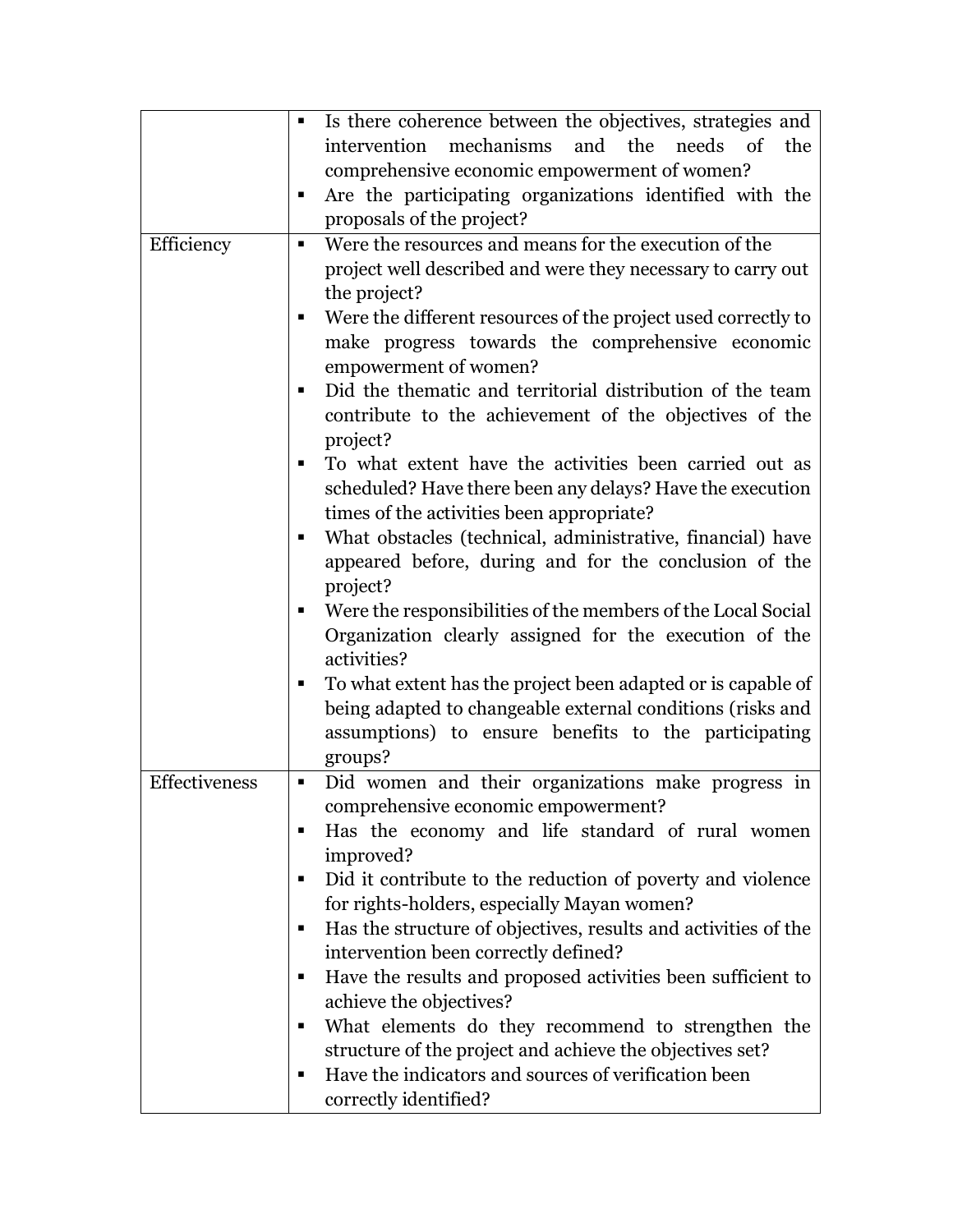|                | Have there been any other unplanned effects (negative or<br>Ξ   |
|----------------|-----------------------------------------------------------------|
|                | positive)? Have there been any unplanned effects                |
|                | regarding gender relations?                                     |
|                | What factors have contributed to/limited the achievement<br>п   |
|                | of goals? What have been the main mechanisms of                 |
|                | change?                                                         |
|                | Was the implementation strategy with counterparts<br>п          |
|                | appropriate?                                                    |
|                | Did the counterparts have the institutional capacity to<br>п    |
|                | properly implement the project?                                 |
|                | Has gender equity been sufficiently worked regarding the<br>п   |
|                | objective(s) and initially planned results? What internal       |
|                | and external factors have facilitated or hindered the           |
|                | desired gender changes?                                         |
|                | Have there been any other unplanned effects (negative or<br>п   |
|                | positive)? Have there been any unplanned effects                |
|                | regarding gender relations?                                     |
|                | Are the participating groups satisfied with the activities<br>п |
|                | and their results?                                              |
|                | п                                                               |
| Impact         | Are the relationships between women and men fairer and          |
|                | more equitable now?                                             |
|                | Did the project contribute to the creation of a more<br>п       |
|                | favorable environment for the comprehensive economic            |
|                | empowerment of women?<br>п                                      |
|                | Do women have free time and dedicate it to personal,            |
|                | productive and community-organizational activities?             |
|                | Have organizations increased their capacities to manage,<br>п   |
|                | negotiate and influence in favor of women in the public and     |
|                | private scope and in related and binding movements?             |
|                | What changes has the project/program promoted in the<br>ш       |
|                | lives of the participants?                                      |
|                | What impact has the project/program had on the<br>п             |
|                | community? And in relation to gender?                           |
| Sustainability | Can the positive effects that are being achieved be<br>п        |
|                | maintained over time, at the local level and from women?        |
|                | Are there necessary conditions for the positive impacts to<br>п |
|                | be maintained once the project is completed?                    |
|                | Who and how do they maintain the quality of the services<br>п   |
|                | and the benefits of the intervention once external              |
|                | assistance has been withdrawn? What are the prospects for       |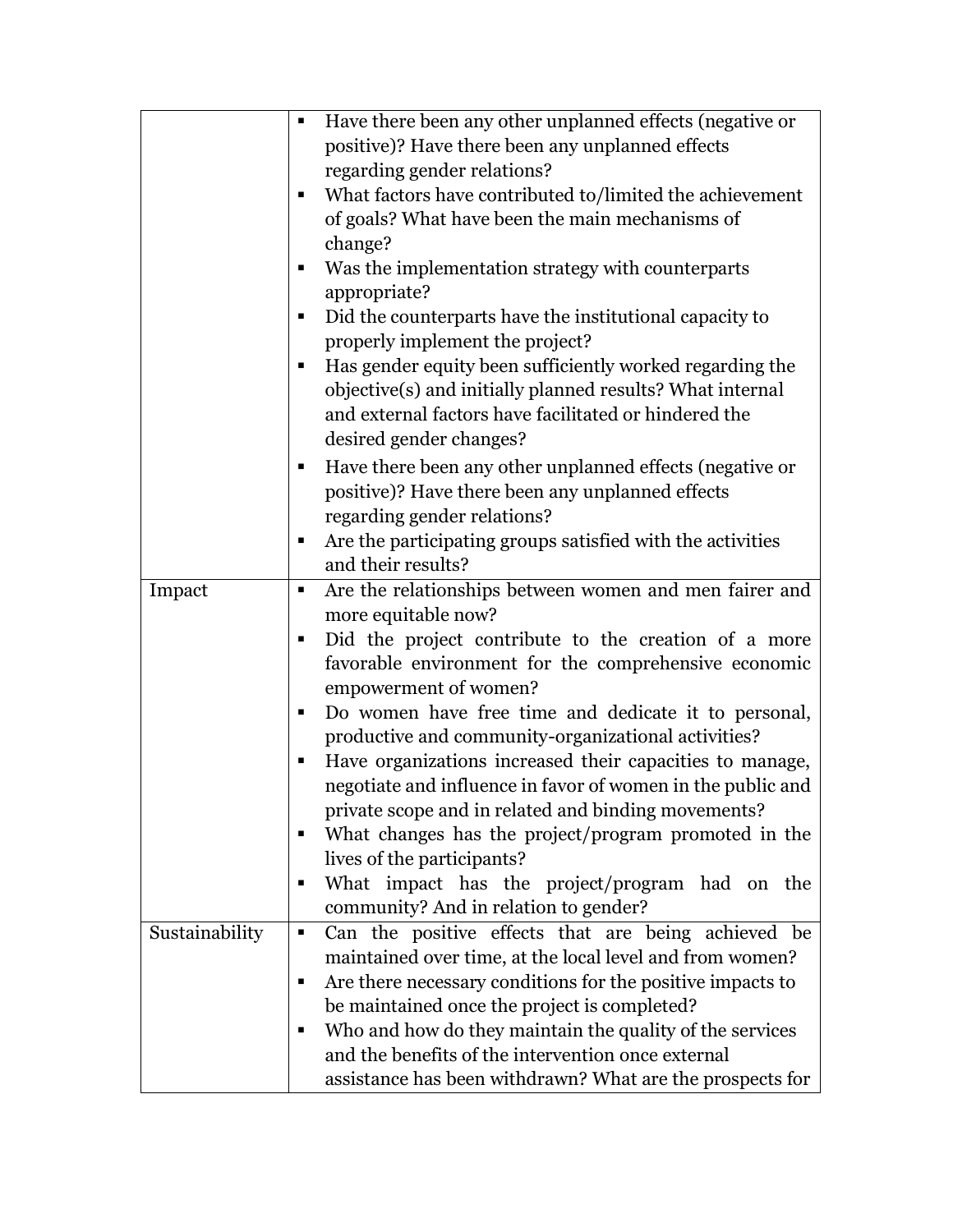| the maintenance of the effects produced by the project |
|--------------------------------------------------------|
| over time?                                             |

## **5. Methodology**

In the current context of the pandemic, we request the evaluation team to present a methodological proposal that corresponds to the prevention measures pronounced by the government of Guatemala. On the other hand, the evaluation should have a participatory approach and methodology and should collect the information and evaluations of the different actors involved:

- Representation of Guatemala
- Personnel of the We Effect project
- Personnel of the Regional office of We Effect
- Officials of the Embassy of Sweden in Guatemala

It will be important to use quantitative and qualitative tools in interviews, focus groups and field visits to obtain information with key actors:

- Leadership and technical teams of partner organizations
- Women participating in the different activities of the project (promoters of circles of study)
- Entrepreneurial leaders
- Cooperative leaders

Bias and errors of interpretation and analysis should be avoided. As far as possible, accuracy and precision should be sought, and it should be avoided to support the findings, conclusions and recommendations of the study only qualitatively or with perceptions; therefore, the results of the project should be quantitatively measured.

The sources of information shall include, among others, documents, logical framework, a baseline, reports, intermediate evaluations, audits.

Once selected, the evaluation team must prepare a work plan for the evaluation detailing operational and methodological aspects. This plan will be reviewed and approved by the Embassy of Sweden in Guatemala and We Effect.

Before writing the final report, the evaluation team will organize a workshop for the feedback and validation of their conclusions and recommendations with the participants in the evaluation process. This feedback will serve to validate the information, the analysis and the feasibility/utility of the recommendations made.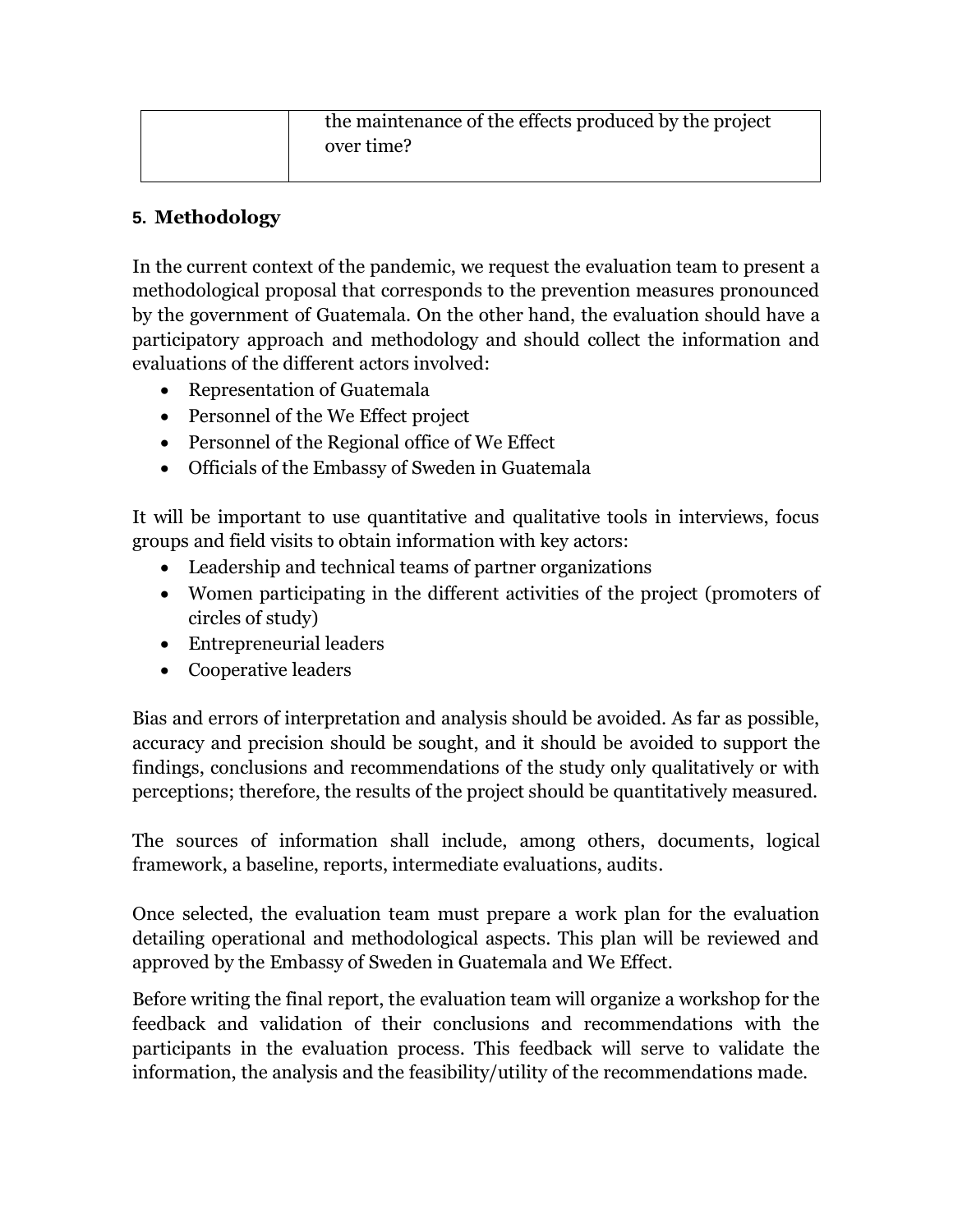We Effect will provide a list of the different key actors, as well as of the counterparts with whom the evaluation team will have to communicate.

# **6. Expected products**

- **a.** Work plan, in which proposed methodologies and evaluation tools are incorporated, which have to be validated by We Effect and the Embassy of Sweden in Guatemala.
- **b.** Preliminary Evaluation Report.
- **c.** Collection and systematization of testimonies from at least 3 (manager, technician and entrepreneur) participants of the project for each organization, showing relevant elements for the evaluation.
- **d.** Methodological proposal for the Workshop of Validation of the findings of the Evaluation.
- **e.** Final Evaluation Report (no more than 50 pages + annexes) including an Executive summary of a maximum of 5 pages in English and Spanish. The main report must include a chapter of conclusions and another of recommendations. The annexes must include the agreed Terms of Reference, list of persons, interviewed counterparts, methodology used, and other documents deemed as relevant.
- **f.** Presentation/Popularization of the results of the final evaluation report with emphasis on the main achievements, lessons learned, and the challenges regarding the comprehensive economic empowerment of rural Mayan women.

# **6. Profile of the consulting team**

*Essential knowledge*

- Multidisciplinary and multicultural team, with extensive knowledge of the national and international context, the reality of the rural productive activity of the country, the economic situation of Mayan women and of women, at the regional level (Latin America).
- Professionals in social sciences with proven experience in research work and evaluation methodologies.
- Extensive experience in social research processes and/or evaluation of development projects.
- Knowledge and experience of perspectives of social and solidarity economy, feminist economy, economy of care and economic empowerment of women; experience in results-based management (RBM) and markets.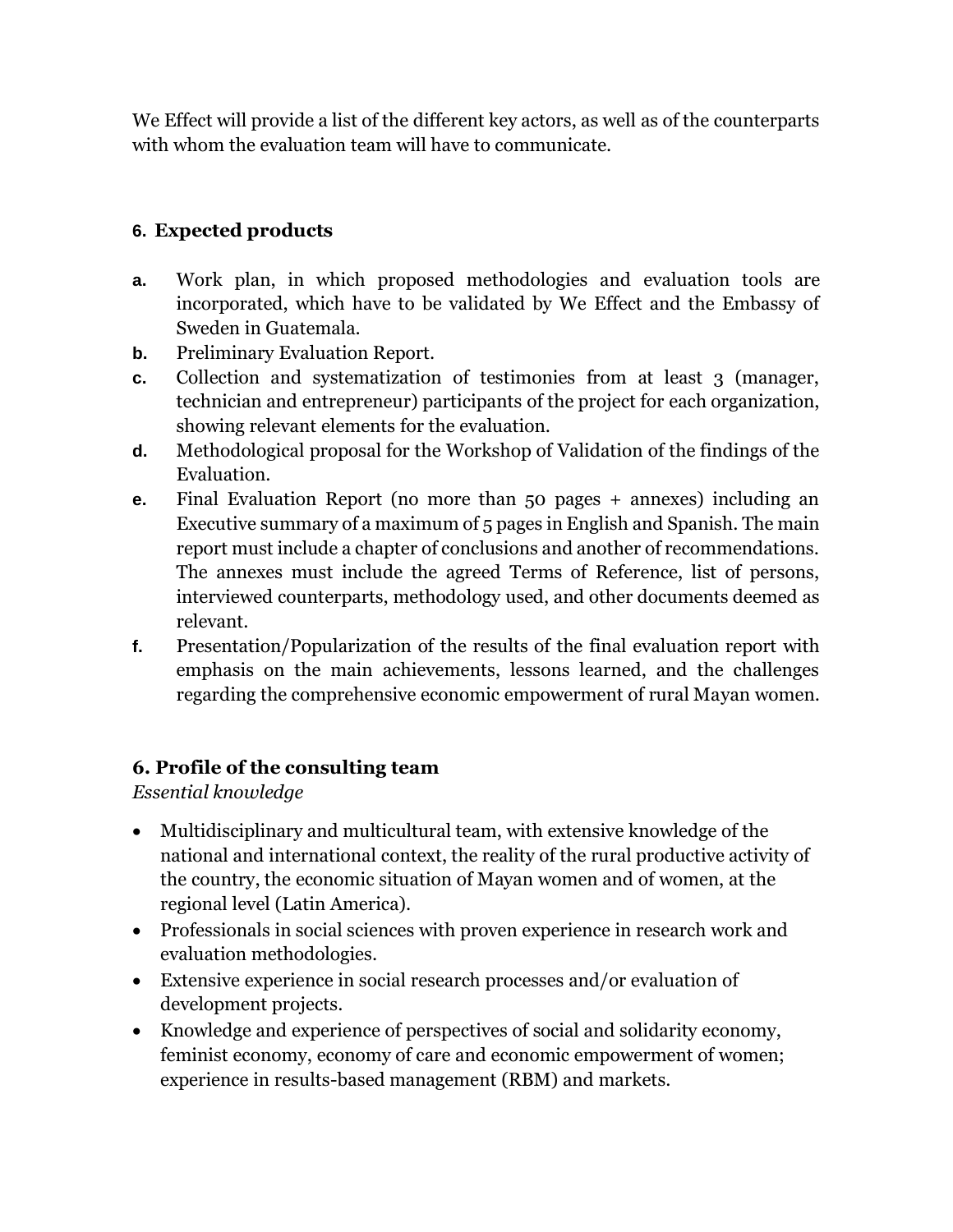• Knowledge and experience in the human rights perspective, cooperative values and principles, gender perspective and cultural relevance.

# *Required qualities*

- Ability for analysis and systematization.
- Multidisciplinary skills (economic, sociological, environmental, feminist skills, etc.).
- Excellent interpersonal relations and coordination skills.
- Sensitivity to the principles of the project, and to the gender and ethnic perspectives.
- Availability to travel to the interior of the country.
- Ethics in handling information.
- Compliance with deadlines and results.
- Record of commitment.
- Independence.

# **7. Financial offer**

In addition to fees, the financial offer must include all costs related to the performance of the evaluation:

- The cost of transport, lodging and food for the consulting team.
- Field activities in accordance with the objectives and work methodology.
- A workshop with representatives of 7 organizations and We Effect for the popularization of the results of the final evaluation.
- Materials for workshops and meetings
- Taxes
- Others deemed as necessary

# **8. Term of validity of the consultancy and method of payment**

The consultancy is expected to have a maximum duration of two months - 30 business days from the signing of the contract. Three payments will be made:

- 35 % of the fees upon signing the Agreement and once the work plan and evaluation tools have been approved.
- 35 % of the fees, upon the submission of the preliminary report, systematization of testimonies of at least 3 (manager, technician and entrepreneur) participants of the project and methodology of the validation workshop.